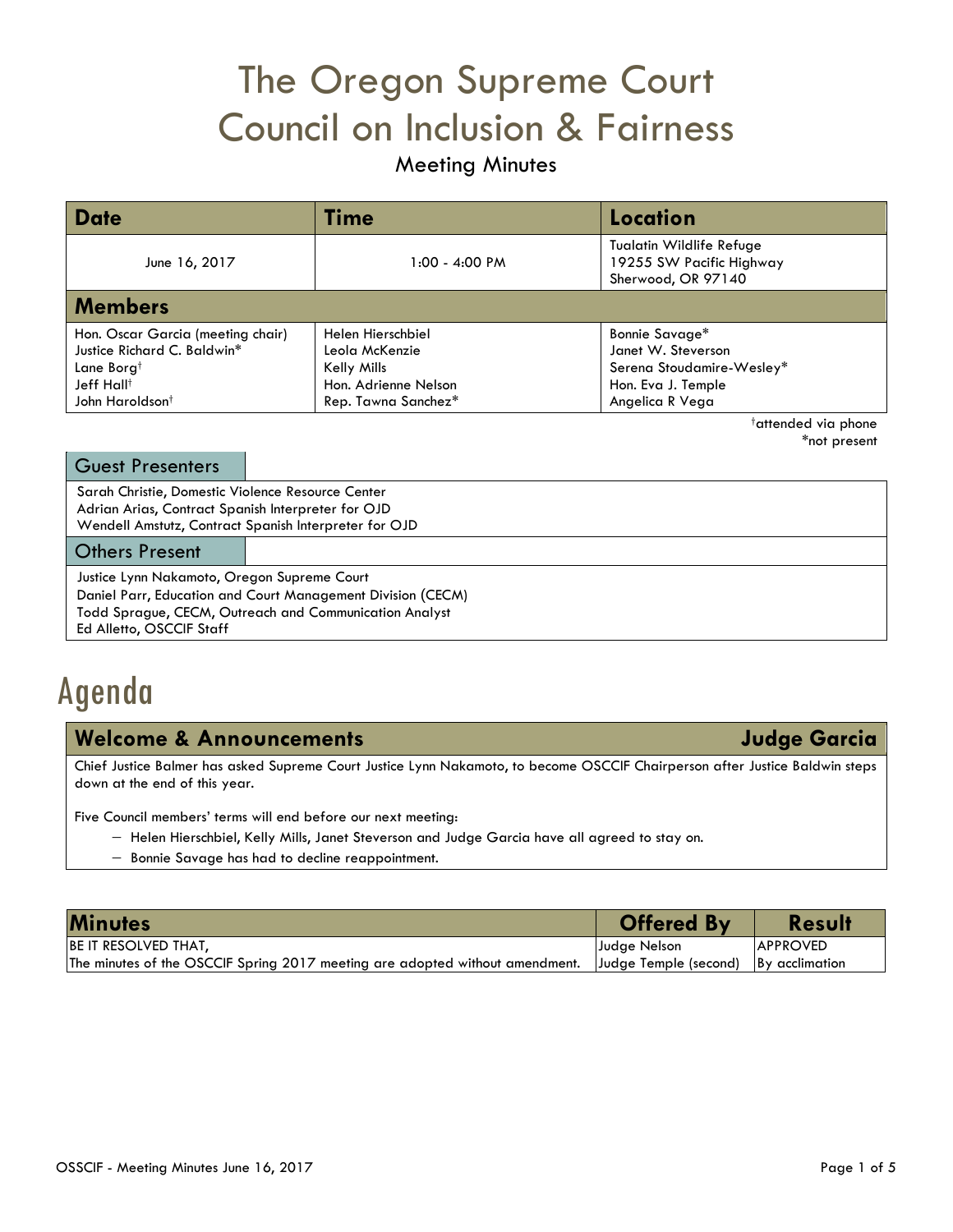### **Domestic Violence Resource Center (DVRC) Sarah Christie** Sarah Christie



Slides Domestic Violence Resource Center - Ac

#### **Discussion**

**PowerPoint** 

- In Washington County, Law enforcement, the DA's office and the courts have a history of working closely with DVRC to help victims of domestic violence (DV)
- Many Washington County judges are very knowledgeable about DV issues having attended the *Enhancing Judicial Skills (EJS) in Domestic Violence Cases* workshop sponsored by the National Judicial Institute on Domestic Violence.
- DVRC facilitates almost all FAPA petitions in Washington County. Often when a victim asks for help obtaining a FAPA order, courthouse staff refer them across the street to DVRC.
- DVRC and its partners in Washington County are in the process of setting up a Family Justice Center. The center will be a place where victims can access a range of support and services. It will probably be located in Beaverton for greater ease of access.

#### DVRC clients face 3 major barriers to accessing the justice system

- Financial
	- o While fees are not charged to obtain a FAPA order, many DV situations are part of or lead to domestic relations actions where the parties are charged fees.
		- Fee waivers
			- − Are handled differently in different counties—some counties routinely refuse them
			- − Many people don't know to ask for them
			- − Possible solutions:
				- o Have the clerk make an initial determination that the party can then appeal to the judge who can order a waiver
				- o Consider deferrals automatic
			- Per Daniel Parr, the Chief is reviewing this now—we can expect changes to current rules and new guidance to courts
		- **Payment plans tack on extra fees (also being reviewed)**
		- Fees are charged for hard copies of form packets—they can be downloaded for free but internet access can be an issue
	- o Necessary documents can be under the control of the alleged abuser and not accessible to the petitioner
	- o Free/low cost legal help is in short supply
	- o The victim loses their home and is without the financial means to find an alternative because
		- The alleged abuser stops paying rent on their current residence
		- The victim flees their current residence
	- o Financial support can be difficult to find:
		- DVRC can help with some costs
			- − Housing
				- o Pay up front costs for a new place but covering moving and on-going costs is a problem
				- o It is often better to keeping people in their current home (DVRC can pay for few months of rent)
			- Document printing
		- DHS is source of funds but willingness to pay varies from case manager to case manager (this is a frequent problem)

#### **Language**

- o In court language services are good but out-of-court services are difficult to find
- o DVRC used to have access to OJD's telephone interpreting services (Language Line), but that was discontinued, as DVRC is not an authorized user of the OJD contract.
- o Clients needing language services can be sent to the court's Family Law center—they can handle the paperwork but not service referrals and safety planning
- Fear
	- o Victim's biggest fear is losing their children and their partner taking control
	- $\circ$  ICE Clients are weighing their safety and the risk of detention  $\circ$  DVRC is working with other agencies (Catholic Charities) to addi
	- DVRC is working with other agencies (Catholic Charities) to address safety planning specific for immigration issues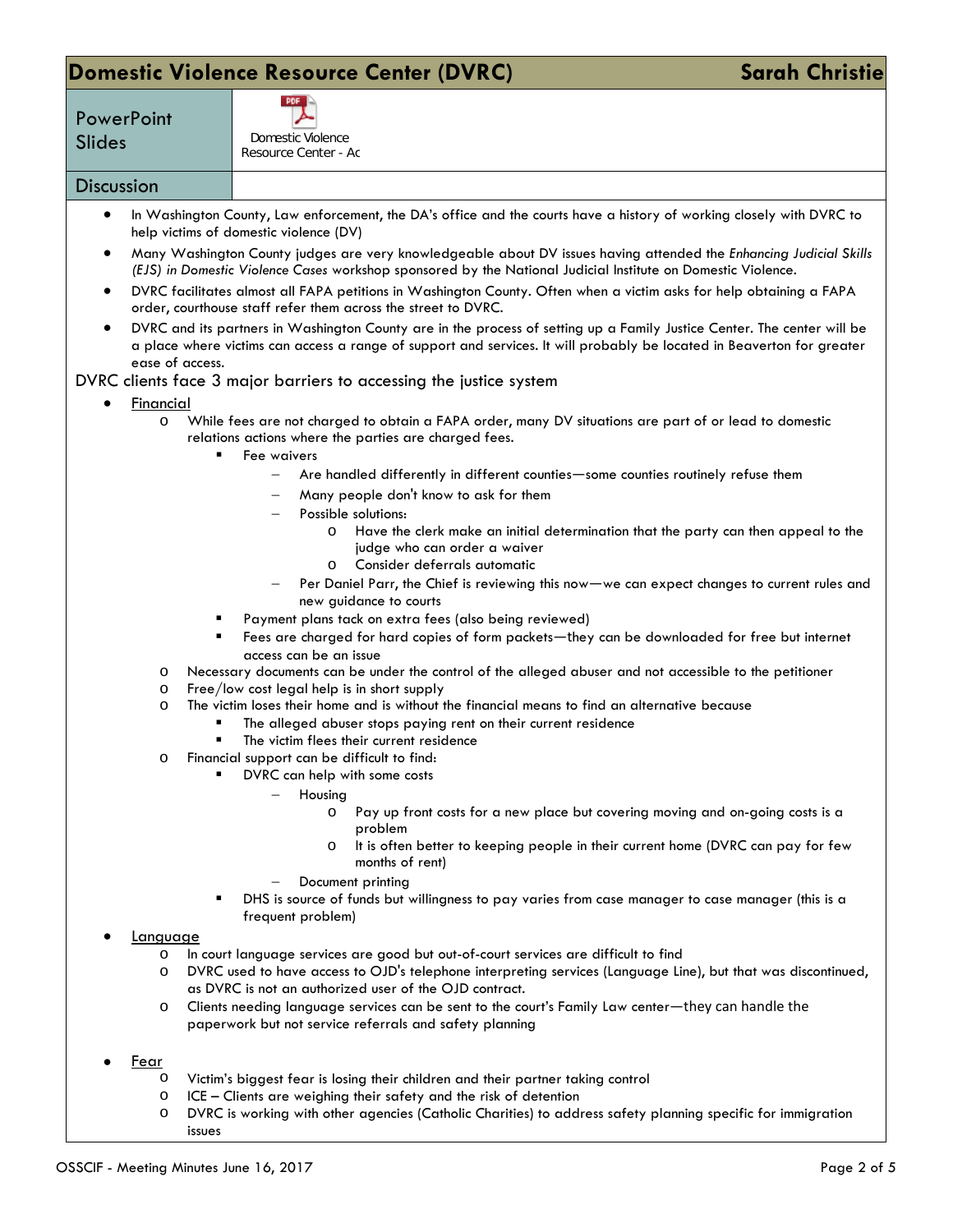#### DV Forms

- Having forms available on OJD's website is sometimes helpful.
- There are often different versions of a form in different locations causing completed forms to have to be redone and even causing some judges to reject petitions submitted on the wrong form. (Per Daniel Parr, the recent rollout of OJD's new website hopes to solve this problem.)
- The Washington County Courthouse has fill and print kiosks in the Family Law area.
	- o They can be helpful if the user's language is on the kiosk.
	- Traumatized victims sometimes want to talk to a person rather than sit and figure out a computer form (sometimes a DVRC advocate sits with the victim at a kiosk)
- Literacy is a challenge for some victims especially when they are in a traumatized state of mind.

## **Access to Interpreting vis-à-vis Recent ICE Activity Kelly Mills, Adrian Arias**

# **& Wendell Amstutz**

#### **Discussion**

Working with interpreters and other stakeholders, the OJD has established policies, procedures and best practices to make access to interpreting services readily available. As a rule, users of court interpreting services have expressed gratitude, appreciation, and even relief when the interpreter introduces him/herself before a proceeding in order to confirm the need for language services and to establish communication.

In light of current local media reported immigration enforcement activities, and in response to the OJD Chief Justice's letter to Homeland Security and the USDOJ urging inclusion of courthouses as "sensitive" locations (dated 4/6/2017), OSCCIF heard anecdotal evidence from two contract interpreters, Adrian Arias and Wendell Amstutz. Interpreters report that some LEP court users' and attorney attitudes and behaviors regarding accessing services are changing and impact both the interpreter's courtroom protocols and LEP person's access to justice. For some, interpreting services have come to be seen as a red flag that might promote unwanted Federal agent scrutiny of the LEP party. Some court language services are now being refused, and some parties avoid court proceedings altogether. It has lead us to wonder if CLAS should advise interpreters regarding courtroom protocols and how to apply them in the current climate.

• Anecdotal Accounts:

"I've always tried to be proactive on my assignments from CLAS in the Circuits Courts when it comes to identifying parties on cases that are set for the same courtroom where I am assigned . . . I go through the printed docket in the hallway, writing down names and case numbers which have names that indicate the possibility of a second language spoken, in case a need arises. I also ask plaintiffs, witnesses, and in-custody and out-of-custody defendants in the courtroom if they would prefer to use an interpreter, believing that this was best practice for the general functioning of the court.

"Recently however, I asked an attorney and his client, on a CLAS identified need case, if they would be using an interpreter. The response: "We didn't ask for an interpreter and would prefer not to draw attention to the fact that an interpreter was used on this case." At a later matter, I asked a defendant if he would prefer to use an interpreter. The attorney asked me, I believe in jest, "Why are you speaking to my client?"

These recent experiences leave me convinced of the need to reassess my approach. I didn't ask questions of anyone else at later assignments. I probably won't until the cases are called and an interpreter requested by the court." *— Adrian Arias, Oregon Court Certified Spanish Interpreter*

*"*Just had one of the more unnerving experiences of my career interpreting in court: my client was arrested by ICE leaving his set-over hearing...right under his attorney's nose! The 3 guys sitting in the bench across the aisle were undercover ICE men. As soon as we went out the courtroom door, they asked defendant his name and if he spoke English, looking to me to...interpret? Yo, chiton [Me? no way!]. The defendant stated his name and they stated he was under arrest as the lead official flashed his badge. His defense attorney still didn't realize what was going on before they hustled him into the elevator, then one official ducked back out to tell the attorney 'he'll be here for the hearing'. Gone.*"* [excerpted from a court interpreter listserv post made in January of 2016.]

— *Wendell Amstutz , Oregon Court Certified Spanish Interpreter*

#### Requested Council Action

As CLAS Program Manager, Kelly Mills asked that one or two Council members join a small work group to assist in preparing written guidance for interpreters as to the appropriate ways to assist the court in ensuring court proceedings are accessible to LEP parties in the current immigration enforcement climate.

#### **Conclusions**

At this time, the Council recommended that Kelly Mills request further input from interpreting service stakeholders (including members of the Council) to deliver interpreter guidance and to collaborate with the Offices of Public Defense Services and Metropolitan Public Defender Services to ensure that eligible public defense clients receive quality representation, including court language services. She may then bring the results back to the Council for further action.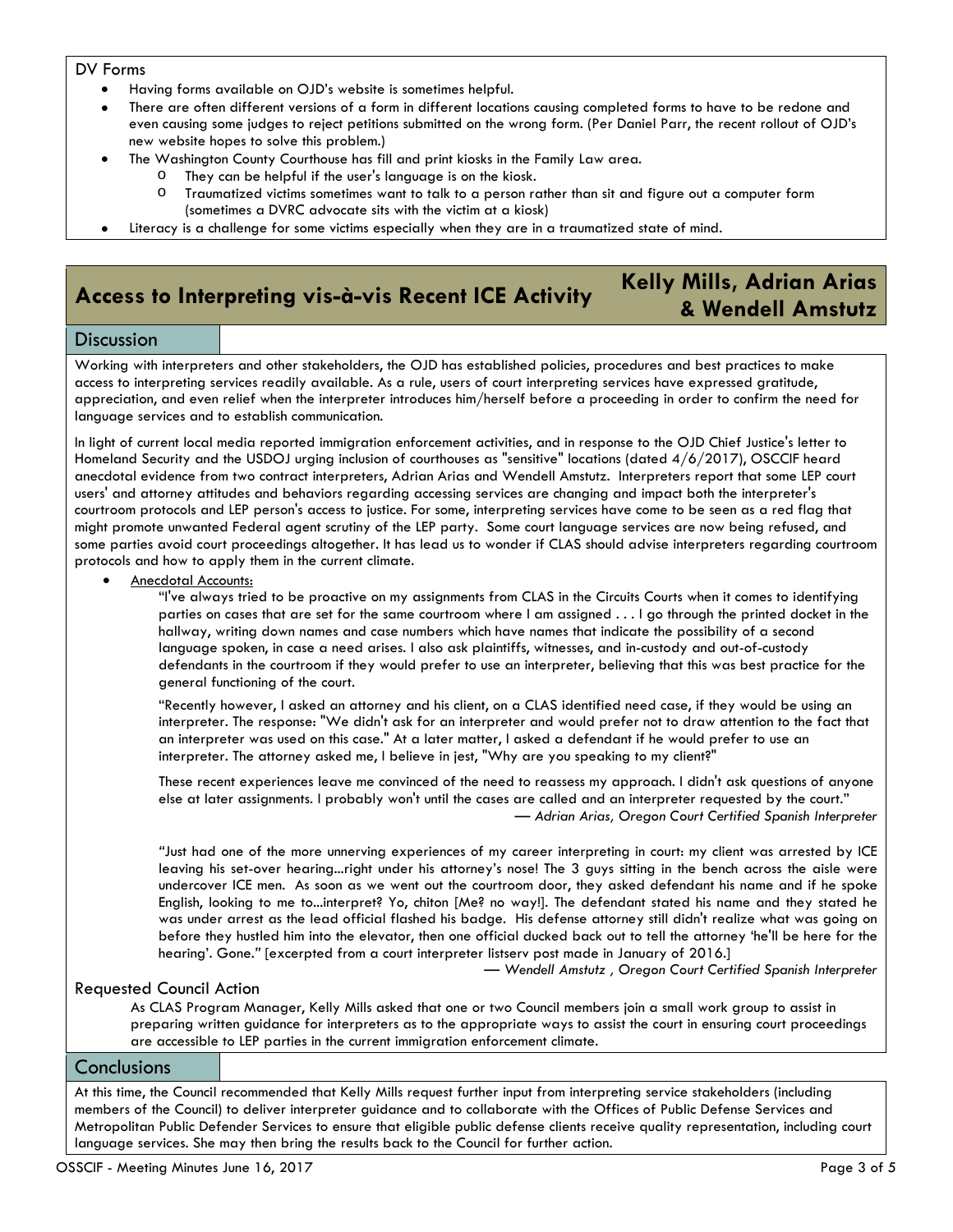|                                           | <b>Report from the NCREF Conference</b>                                                                                                                                                                                                                                                                                                                                                                                                                                                                                                                                                                                                                         | <b>Judges Eva Temple</b><br>& Adrienne Nelson |
|-------------------------------------------|-----------------------------------------------------------------------------------------------------------------------------------------------------------------------------------------------------------------------------------------------------------------------------------------------------------------------------------------------------------------------------------------------------------------------------------------------------------------------------------------------------------------------------------------------------------------------------------------------------------------------------------------------------------------|-----------------------------------------------|
| <b>Discussion</b>                         | Link to the conference agenda:<br>http://www.national-consortium.org/Conference/2017-Conference/Schedule.aspx                                                                                                                                                                                                                                                                                                                                                                                                                                                                                                                                                   |                                               |
| in St. Louis May $14^{th} - 17^{th}$ .    | Judges Temple and Nelson and Ed Alletto represented OJD at the National Consortium on Racial and Ethnic Fairness Conference                                                                                                                                                                                                                                                                                                                                                                                                                                                                                                                                     |                                               |
| 2016 Oregon Status<br>Report for NCREFC.p | The team presented ODJ's 2016 Status Report on racial, ethnic, inclusion and fairness activities:                                                                                                                                                                                                                                                                                                                                                                                                                                                                                                                                                               |                                               |
| improvement.                              | The 2 best presentations at the conference were:<br>How to Use Data Wisely to Make Our Criminal Justice System More Just - Veronica S. Smith, founder of data2insight<br>People and organizations are drowning in data and starved for wisdom. They need to use<br>information to increase understanding of what programs or services are working and not working<br>for whom, to what degree, when and where. Then they can make evidence-based decisions that<br>will increase desired impact. Also, evidence-based conversations with stakeholders, shareholders,<br>potential funders, participants and customers are essential for learning and continuous |                                               |
|                                           | Structural Racism - John Powell, Executive Director of the Haas Institute for a Fair and Inclusive Society at UC Berkeley<br>The law is individualistic, but most unfair outcomes are not caused by individuals. Institutions that<br>are structurally racialized produce racialized outcomes. In order to eliminate racialized<br>outcomes, we must look at the systems and patterns of structural racism.                                                                                                                                                                                                                                                     |                                               |
|                                           | During the conference, the team arranged a consultation with Patti Tobias, NCSC Principal Court Management Consultant. Patti<br>met with Justice Baldwin and Kelly Mills 3 years ago and did some research that contributed to the establishment of OSCCIF. She<br>offered to do the same this year. It was agreed that OSCCIF would formulate 5 to 10 inclusion and fairness research questions or<br>issues and Patti would report back on how other states have answered those questions or dealt with those issues.                                                                                                                                         |                                               |
| The team makes three recommendations:     | OJD should send a team (from OSCCIF) to the NCREF conference every year and at least one member of the team<br>should have attended a past NCREF conference.<br>Each OSCCIF subcommittee should formulate 2 to 3 research questions or issues to be submitted to Patti Tobias.<br>John Powell & Veronica Smith should be considered to present at an OSCCIF meeting.                                                                                                                                                                                                                                                                                            |                                               |

| <b>Report on Multnomah Listening Sessions</b> |                                                           | Judge Adrienne Nelson                      |  |
|-----------------------------------------------|-----------------------------------------------------------|--------------------------------------------|--|
| <b>Discussion</b>                             | <b>PDF</b><br>Multnomah County<br>Circuit Court Listeninc | PDF<br>PerceptionsOfJustice<br>Toolkit.pdf |  |